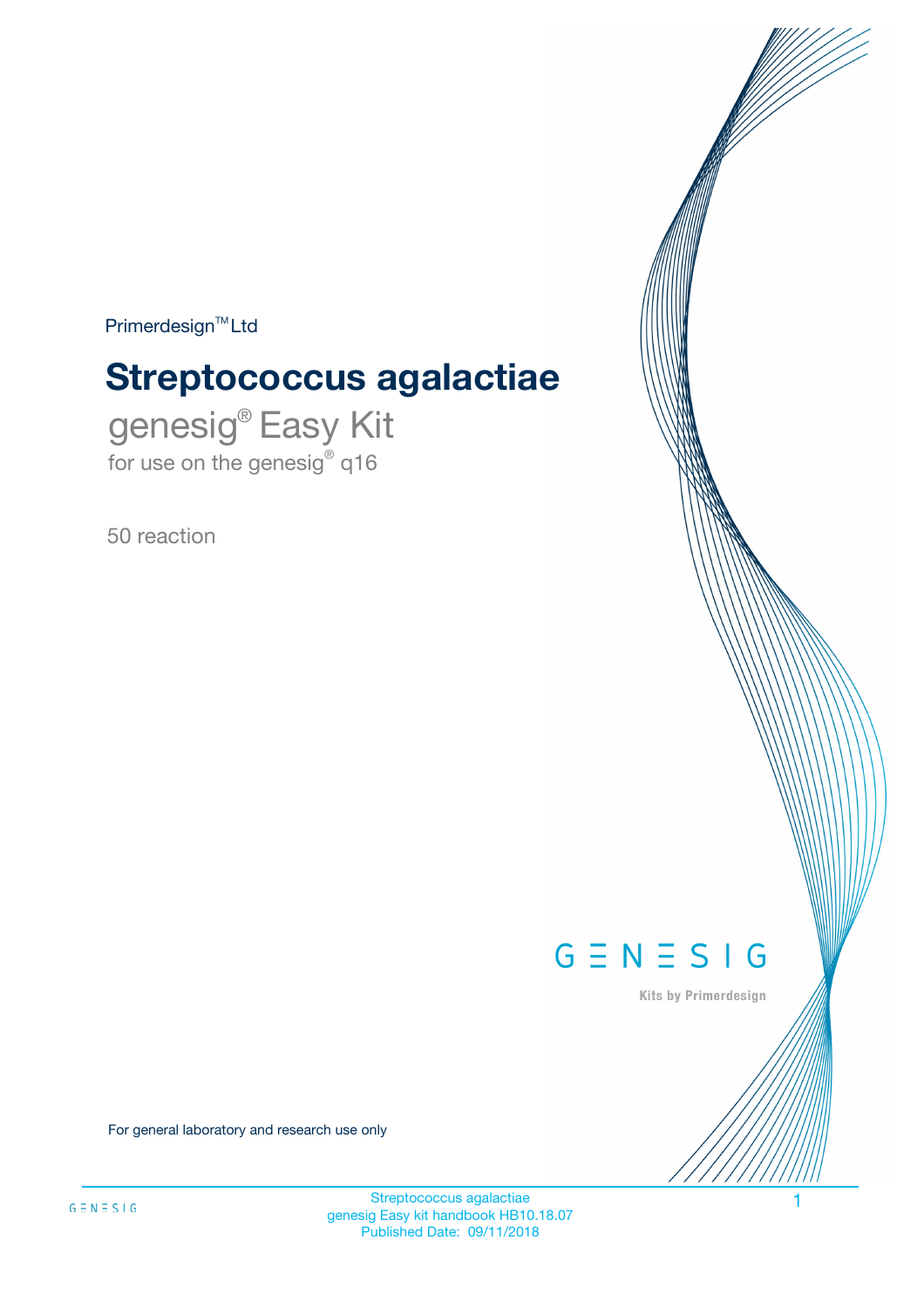# genesig® Easy: at a glance guide

#### **For each DNA test**

| Component                 | <b>Volume</b>   | Lab-in-a-box pipette |  |
|---------------------------|-----------------|----------------------|--|
| S.agalactiae reaction mix | $10 \mu$        |                      |  |
| <b>Your DNA sample</b>    | 10 <sub>µ</sub> |                      |  |

#### **For each positive control**

| Component                 | Volume          | Lab-in-a-box pipette |  |
|---------------------------|-----------------|----------------------|--|
| S.agalactiae reaction mix | 10 µl           |                      |  |
| Positive control template | 10 <sub>µ</sub> |                      |  |

#### **For each negative control**

| Component                 | Volume          | Lab-in-a-box pipette |  |
|---------------------------|-----------------|----------------------|--|
| S.agalactiae reaction mix | 10 <sub>µ</sub> |                      |  |
| <u>Water</u>              | 10 <sub>µ</sub> |                      |  |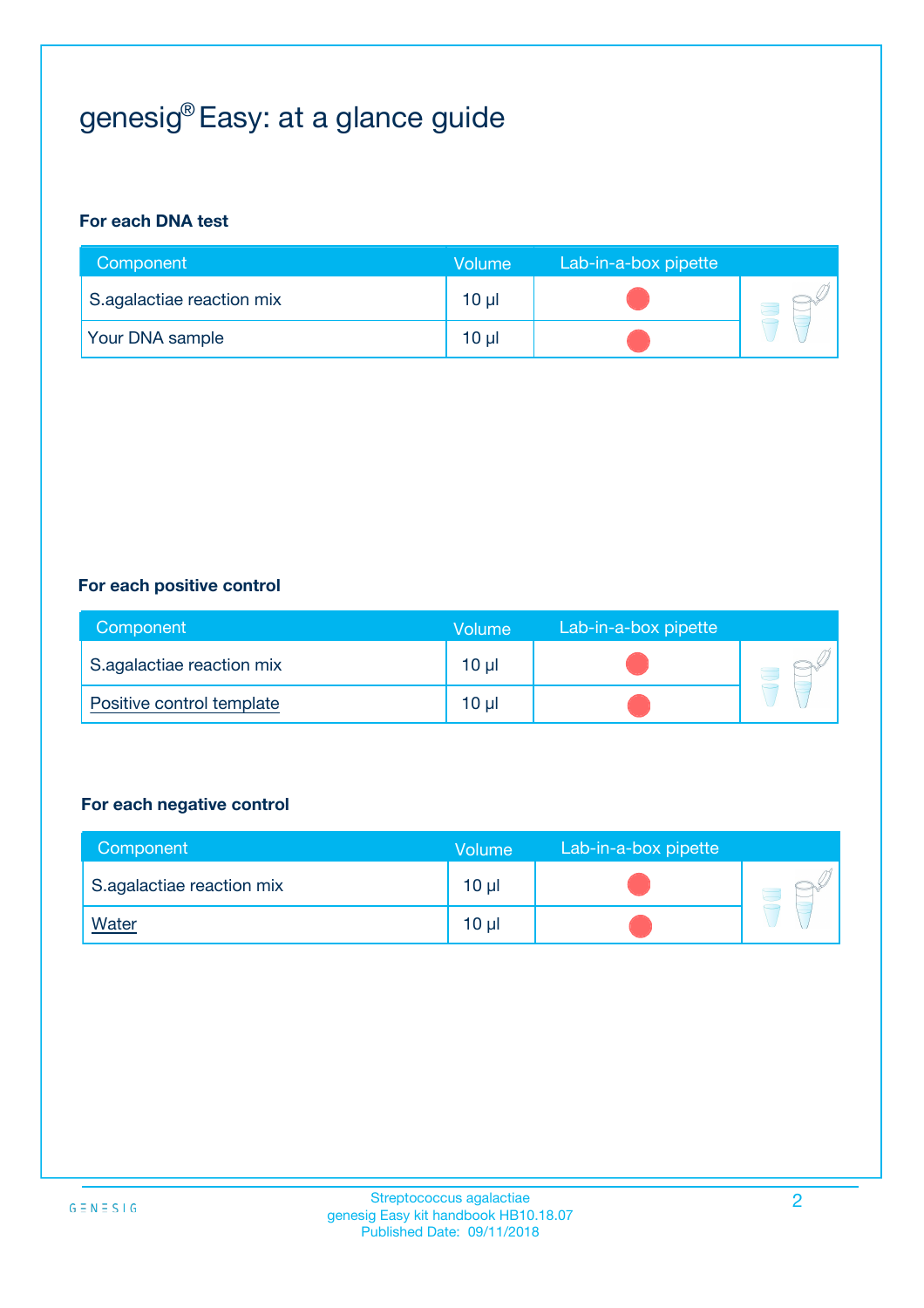# Kit Contents



# Reagents and equipment to be supplied by the user

#### **genesig® q16 instrument**

#### **genesig® Easy Extraction Kit**

This kit is designed to work well with all processes that yield high quality RNA and DNA but the genesig Easy extraction method is recommended for ease of use.

#### **genesig® Lab-In-A-Box**

The genesig Lab-In-A-Box contains all of the pipettes, tips and racks that you will need to use a genesig Easy kit. Alternatively if you already have these components and equipment these can be used instead.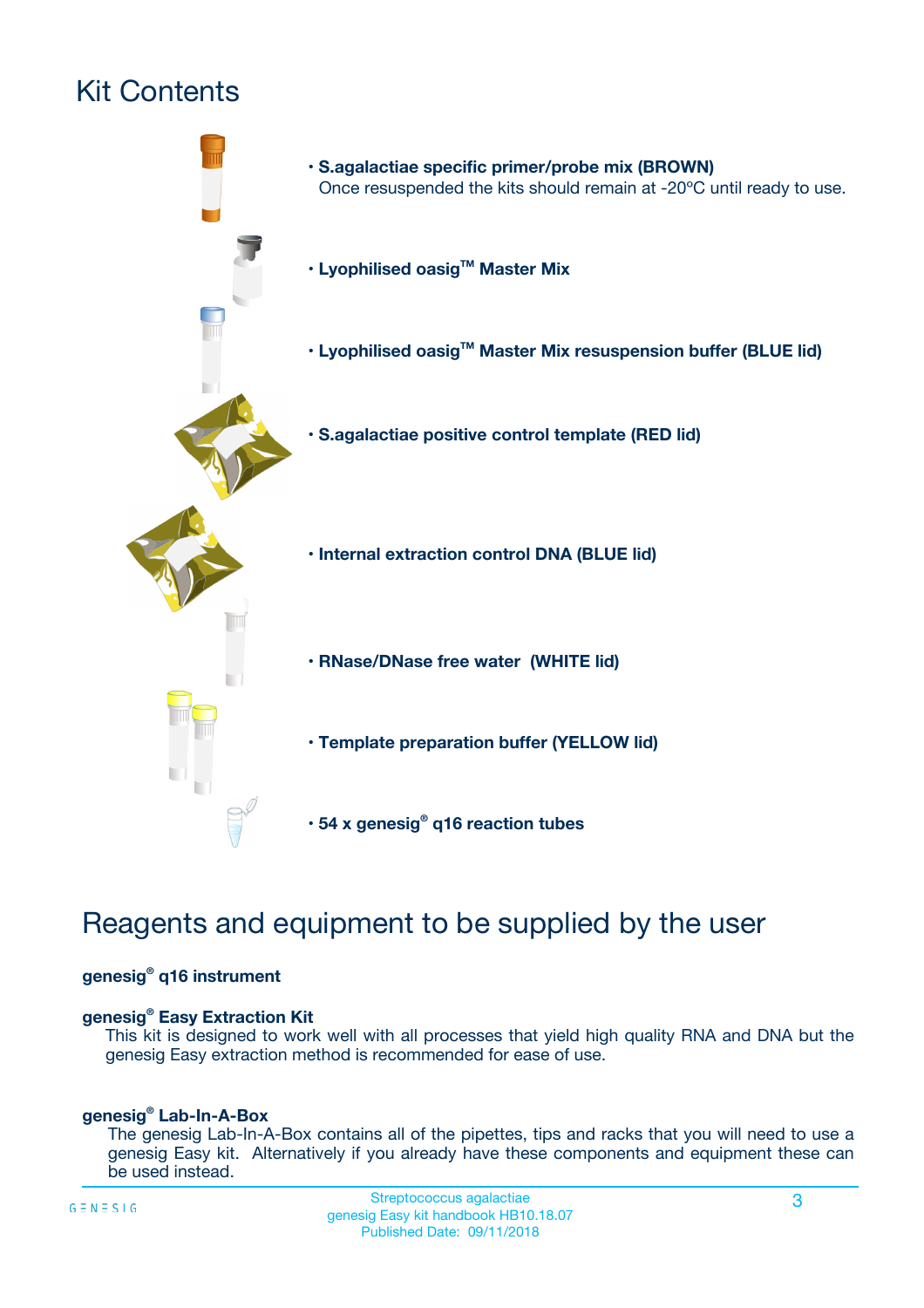# Step-by-step guide

## 1. Create your reaction mix



Use the blue pipette to transfer 500µl**\*** of the oasig Master Mix resuspension buffer into the tube of lyophilised oasig Master Mix and mix well by gently swirling. Then transfer all of that master mix into the brown tube labelled S.agalactiae primers/probe.

**\***Transfering 525µl of the oasig Master Mix resuspension buffer to your oasig Master Mix (instead of the 500µl recommended above) will enable you to take full advantage of the 50 reactions by accounting for volume losses during pipetting. In order to do so with the genesig Easy fixed volume pipettes use 1x blue, 2x red and 1x grey pipettes to make the total volume. Please be assured that this will not adversely affect the efficiency of the test.

Cap and shake tube to mix. A thorough shake is essential to ensure that all components are resuspended. **Failure to mix well can produce poor kit performance.**

Leave to stand for 5 minutes. Now your reaction mix is ready to use.

Store the reaction mix in the freezer from hereon.

#### Top tip

- Ensure that the reaction mix is mixed thoroughly before each use by shaking.
- **•** Once resuspended do not expose genesig Easy kit to temperatures above -20°C for longer than 30 minutes at a time.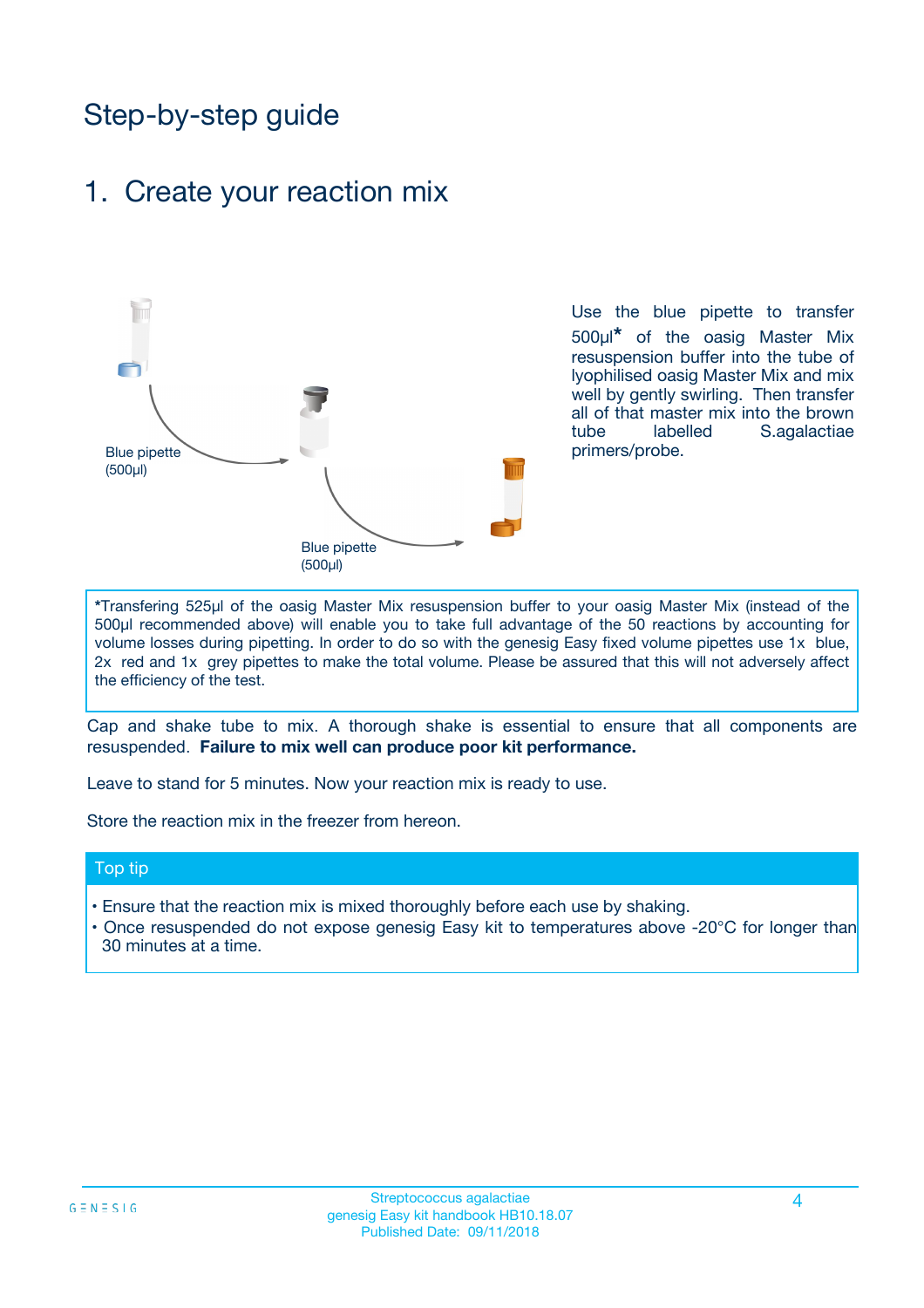# 2. Internal extraction control



Use the blue pipette to transfer 1000µl (2 x 500µl) of template preparation buffer into the Internal Extraction Control DNA tube. Cap and shake tube to mix.

Your kit contains Internal Extraction Control DNA. This is added to your biological sample at the beginning of the DNA extraction process. It is extracted along with the DNA from your target of interest. The q16 will detect the presence of this Internal Extraction Control DNA at the same time as your target. This is the ideal way to show that your DNA extraction process has been **successful.** 

#### **If you are using an alternative extraction kit:**

Use the red pipette to transfer 10µl of Internal Extraction Control DNA to your sample **after** the lysis buffer has been added then follow the rest of the extraction protocol.

#### **If you are using samples that have already been extracted:**

Use the grey pipette to transfer 5µl of Internal Extraction Control DNA to your extracted sample.

# 3. Add reaction mix to all reaction tubes



For every reaction to be run, use the red pipette to add 10µl of your S.agalactiae reaction mix to every tube.

#### Top tip

- Always pipette the reaction mix directly into the bottom of the tube.
- You can label the tube lids to aid your reaction setup but avoid labelling tube sides.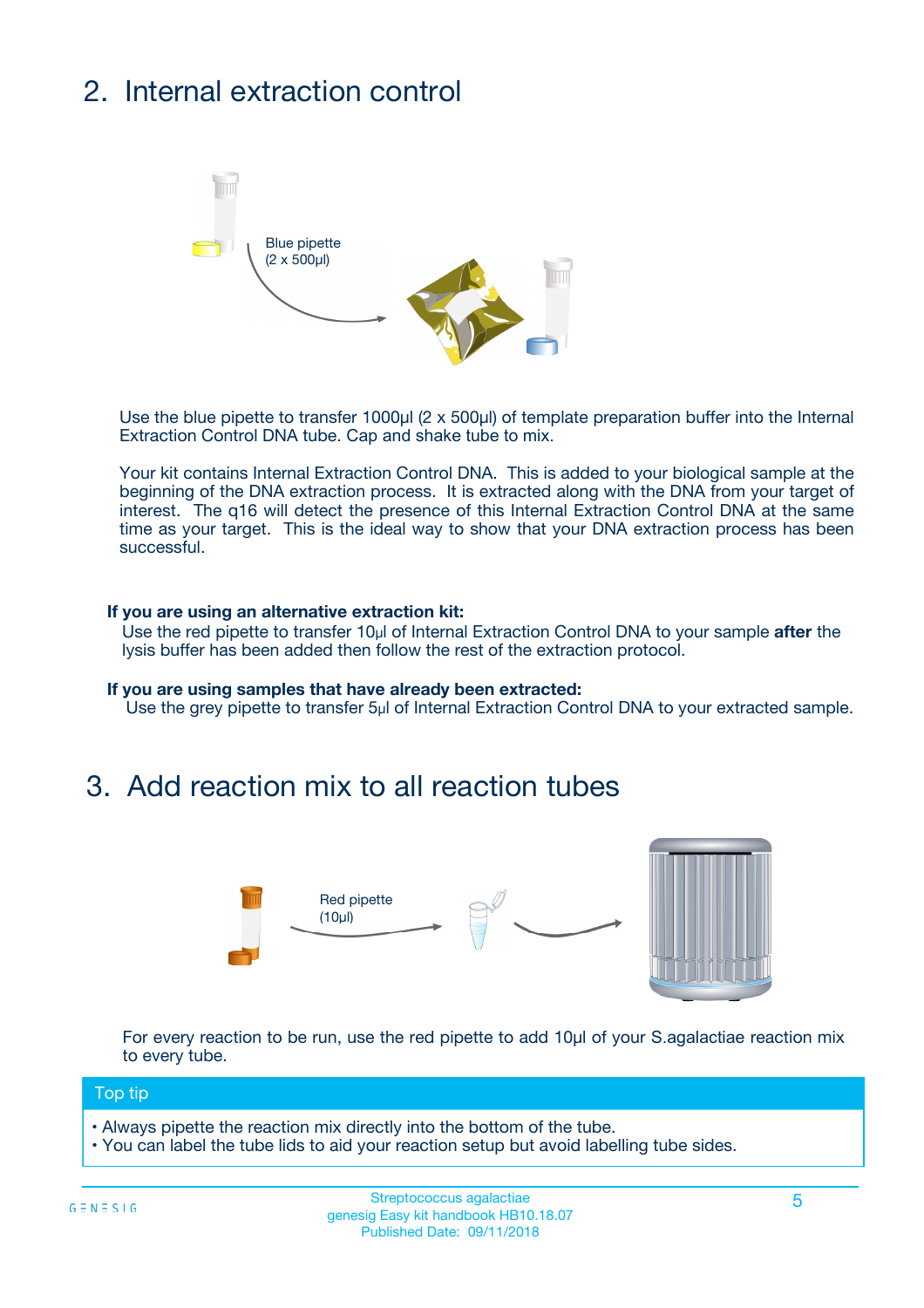# 4. Negative control



For each test you will require a negative control. Instead of DNA, water is used. This sample should typically prove negative thus proving that all of your positive samples really are positive.

To create a negative control reaction simply use the red pipette to add 10µl of the water to the required reaction tubes. Close these tubes after adding the water.

Because some genesig kit targets are common in the environment you may occasionally see a "late" signal in the negative control. The q16 software will take this into account accordingly.

#### Top tip

**•** Always add the water to the side of the tube to reduce the introduction of bubbles.

## 5. Set up a test



For each sample you wish to analyse, use the red pipette to add 10µl of your DNA sample to the required reaction tubes. Close these tubes after adding the sample. Always change pipette tips between samples.

#### Top tip

**•** Always add the DNA sample to the side of the tube to reduce the introduction of bubbles.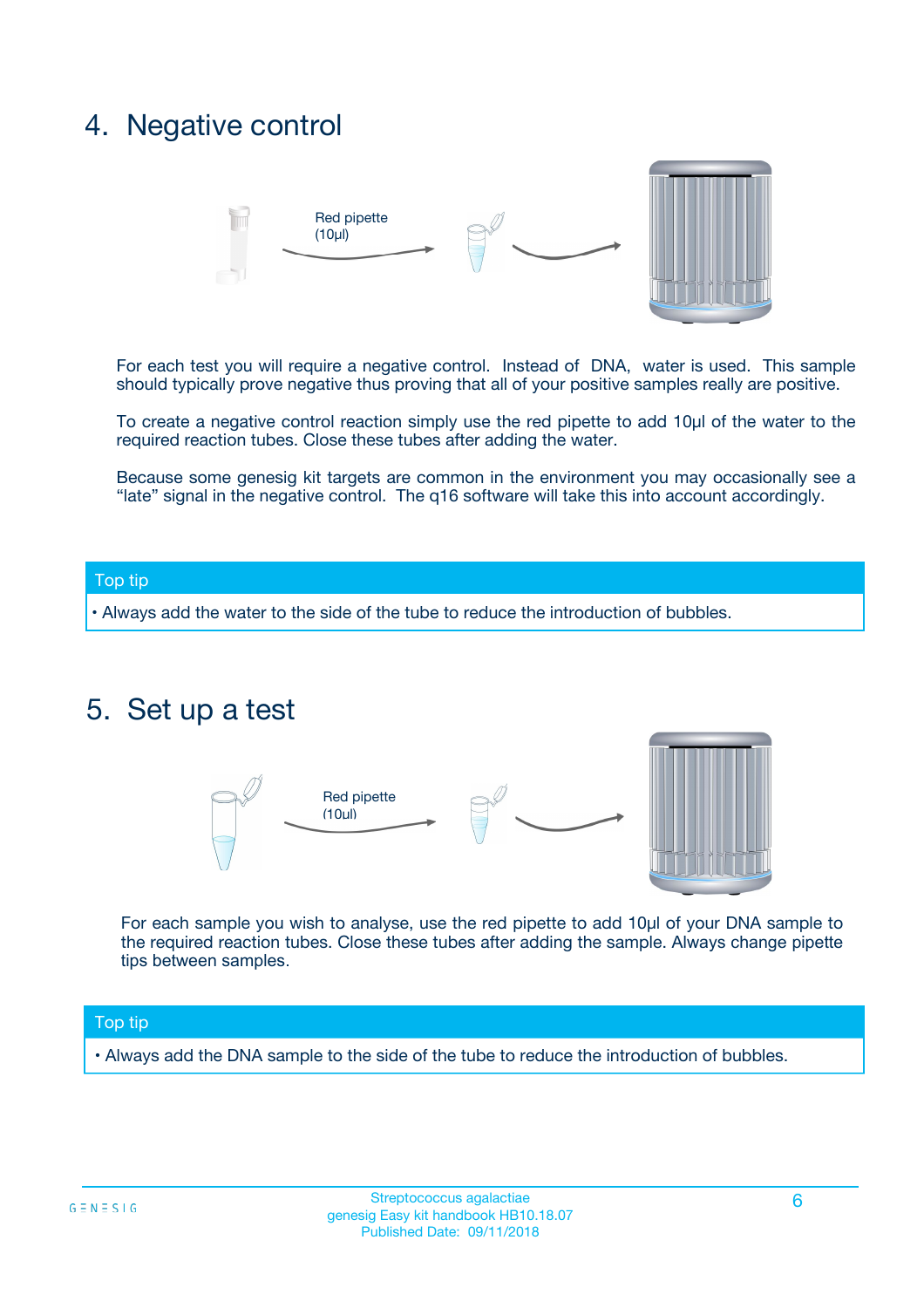# 6. Positive control



Use the blue pipette to transfer 1000µl (2 x 500µl) of template preparation buffer into the positive control template tube. Cap and shake tube to mix.

Each time you run a test you will require a positive control. This is a small portion of DNA from your target of interest. It serves two purposes:

1. It will always test positive so it shows that everything is working as it should be.

2. The q16 software knows how much DNA is present in the positive control. So it can automatically compare your sample of interest with the positive control to calculate the amount of target DNA in your sample.

To create a positive control reaction, simply use 10µl of the positive control instead of your DNA sample.



Take great care when setting up your positive control. The positive control template has the potential to give you a false positive signal in your other samples. Set positive controls up last after all other sample tubes are closed. Always change pipette tips between samples. You may even choose to set up positive controls in a separate room.

#### Top tip

**•** Always add the positive control to the side of the tube to reduce the introduction of bubbles.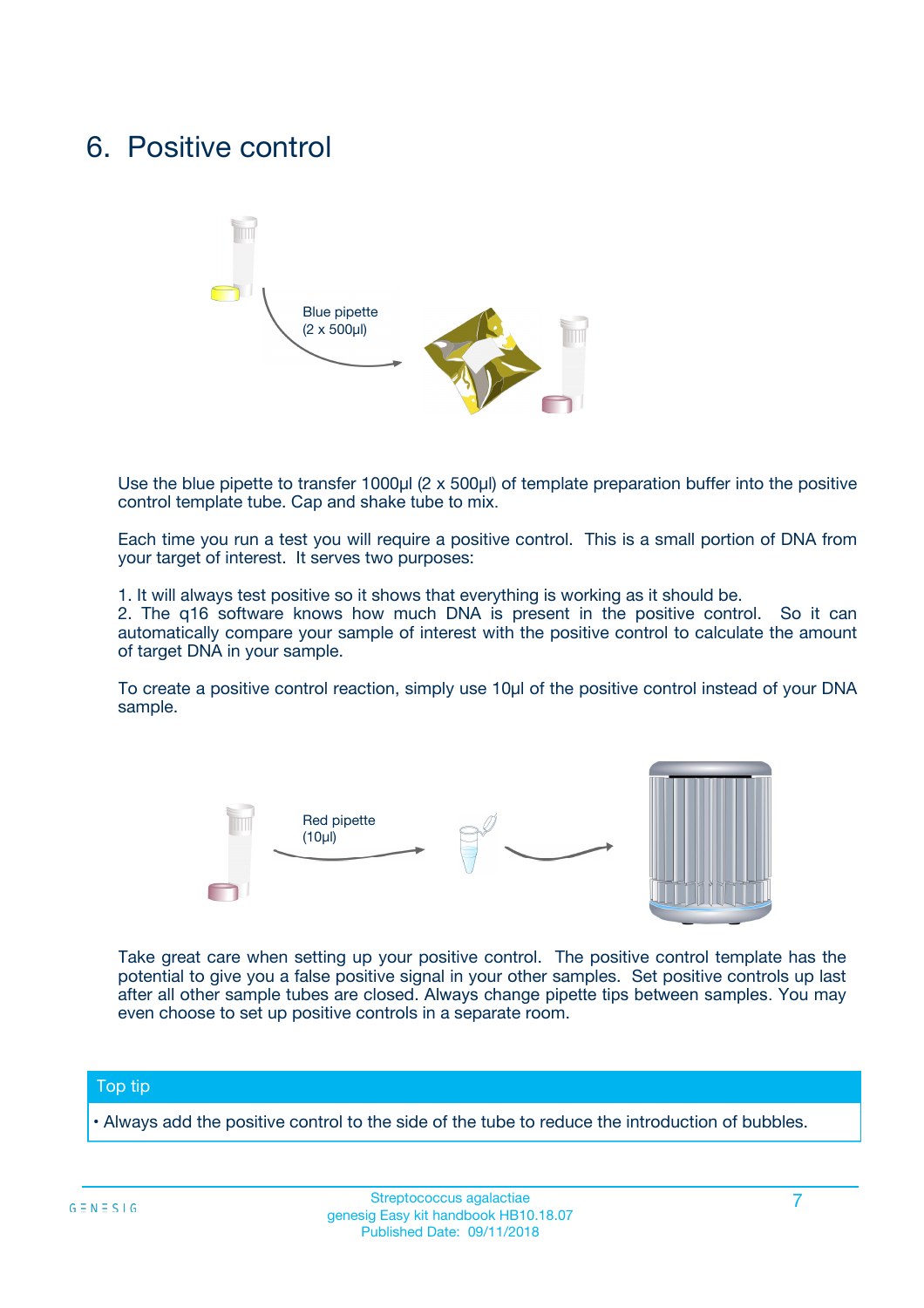# 7. Running the test

Place the tubes into the correct positions in your q16 as defined by the software, this may include positioning of empty tubes to ensure that the q16 lid is balanced. The run can then be started.

| genesig q16 PCR software - 1.2                                               |                                     | $\Box$                                                                                  |
|------------------------------------------------------------------------------|-------------------------------------|-----------------------------------------------------------------------------------------|
| Unsaved (New Experiment 2<br>$\vert \cdot \vert$<br><b>Open Experiments:</b> | <b>D</b> Open<br>Save<br>$\Box$ New | Save As<br><b>C</b> Close<br>$G \equiv N \equiv S \mid G$<br><b>&amp; Configuration</b> |
| Setup<br><b>Results</b><br><b>Stages:</b>                                    |                                     |                                                                                         |
| <b>Notes</b>                                                                 | Samples                             | <b>Tests</b>                                                                            |
| <b>Name and Details</b>                                                      | Color<br>Name                       | Note<br>Color<br>Note<br>Name                                                           |
| New Experiment 2017-10-26 11:06                                              | Sample 1                            | ع<br>条<br>Test 1                                                                        |
| Kit type: genesig® Easy Target Detection kit                                 | Sample 2                            |                                                                                         |
| Instrument Id.:                                                              | Sample 3                            | $\qquad \qquad \blacksquare$<br>$\qquad \qquad \blacksquare$                            |
| Run Completion Time:                                                         | Sample 4                            |                                                                                         |
| <b>Notes</b>                                                                 | Sample 5<br>A<br>v                  | $\triangle$<br>4<br>$\oplus$<br>₩                                                       |
| <b>Well Contents</b>                                                         |                                     | <b>Run</b>                                                                              |
| Pos.<br>Test                                                                 | Sample                              | <b>Run Status</b>                                                                       |
| Test 1<br>-1                                                                 | <b>Negative Control</b>             | $\blacktriangle$                                                                        |
| $\overline{2}$<br>Test 1                                                     | <b>Positive Control</b>             |                                                                                         |
| $\overline{\mathbf{3}}$<br>Test 1                                            | Sample 1                            | Show full log                                                                           |
| Test 1<br>$\overline{4}$                                                     | Sample 2                            |                                                                                         |
| 5<br>Test 1                                                                  | Sample 3                            | <b>Run Control</b>                                                                      |
| 6<br>Test 1                                                                  | Sample 4                            |                                                                                         |
| $\overline{7}$<br>Test 1                                                     | Sample 5                            |                                                                                         |
| 8                                                                            |                                     | $\triangleright$ Start Run<br>Abort Run                                                 |
| <b>JOD FURTY TUDE TO BUILDED IN</b>                                          |                                     | $\overline{\mathbf{v}}$                                                                 |

#### Top tip

- Before loading tubes into the q16, check for bubbles! Flick the bottom of the tubes to remove any bubbles that may have formed during the test setup.
- Apply centrifugal force with a sharp wrist action to ensure all solution is at the bottom of the reaction tube.
- When repeating a test you can use a previous file as a template by clicking 'open' then selecting File name > Files of Type > Experiment file as template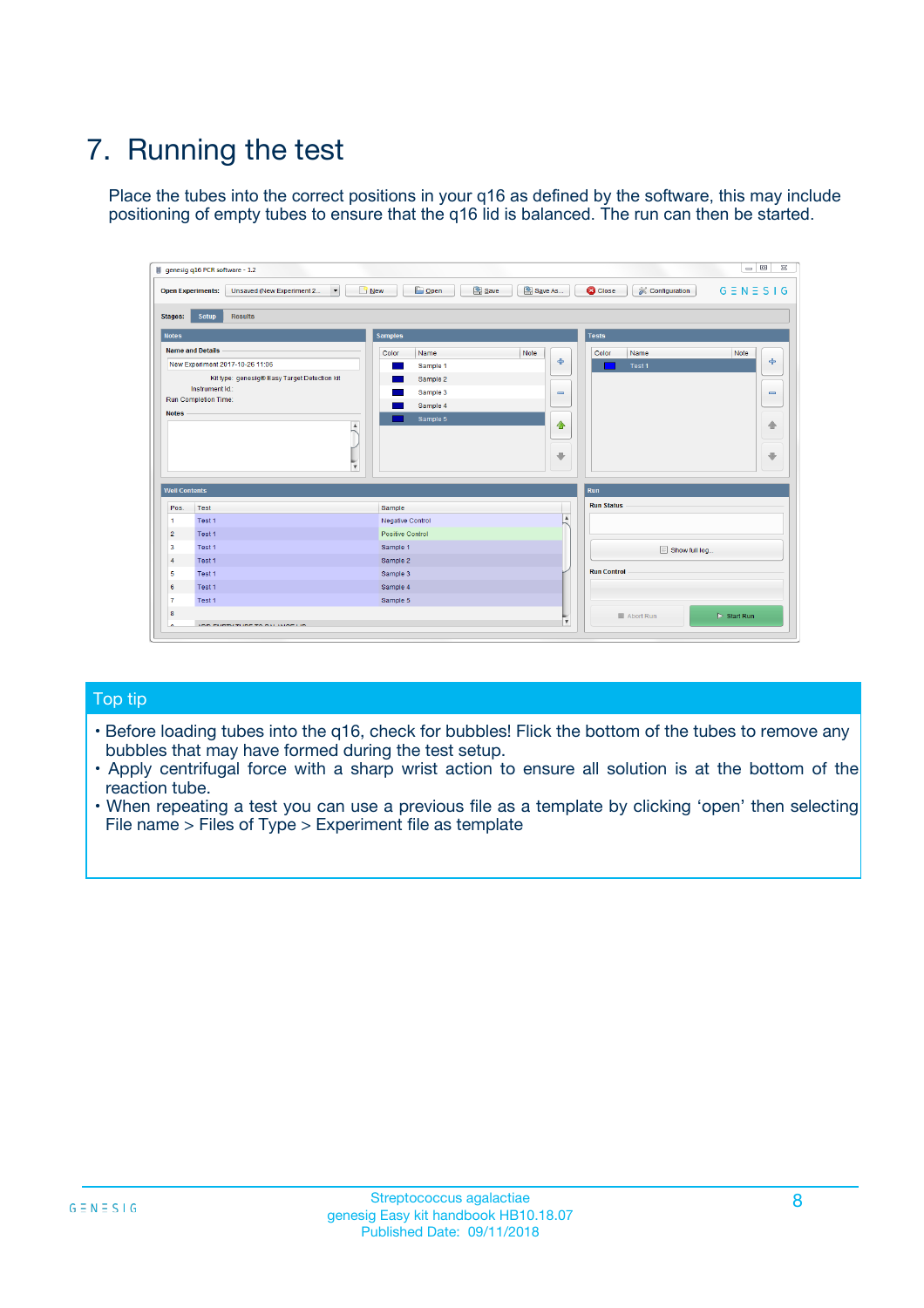# What do my results mean?

Analysis of your data is carried out automatically by the genesig q16. The following information is designed to help you fully understand a result or to troubleshoot:

## "Positive"

#### **Explanation**

Your sample has produced a positive result. Your target of interest is present and you can use the reported quantity.

"Negative"

#### **Explanation**

Your sample has produced a negative result. The target is not present in your sample.

### "Test contaminated"

#### **Explanation**

The Negative Control should be completely free of any DNA. If you see this error message it means that at some point during the setup, the Negative Control has been contaminated with DNA and has given a positive signal. This contamination has invalidated the test. The Positive Control and your test samples are both possible sources of contaminating DNA. The genesig q16 reaction tubes from previous runs will also contain very high amounts of DNA so it is important that these are carefully disposed of after the run is completed and NEVER OPENED. It may be the case that your kits have become contaminated which will lead to the same problem occurring repeatedly.

#### **Solutions**

1. Clean your working area using a commercial DNA remover solution to ensure the area is DNA free at the start of your run and re-run the test

2. If the problem persists then the kit has become contaminated and it will have to be discarded and replaced with a new kit. When you open the new kit, run a simple test to show that changing the kit has solved the problem. Prepare a test which includes only the Positive Control, the Negative Control and one 'mock sample'. For the 'mock sample' add water instead of any sample DNA. The result for the Negative Control and the mock sample should be negative indicating that contamination is no longer present.

#### **Preventive action**

An ideal lab set-up has a 'Clean area' where the test reagents are prepared and a 'sample area' where DNA samples and the Positive Control template are handled. The best workflow involves setting up all the test components (excluding the positive control template) in the clean area and then moving the tests to the sample area for sample and Positive Control addition. If this method is followed then the kit components are always kept away from possible sources of contamination. For extra security the Negative Control can be completely prepared and sealed in the clean area. All work areas should be decontaminated regularly with DNA remover.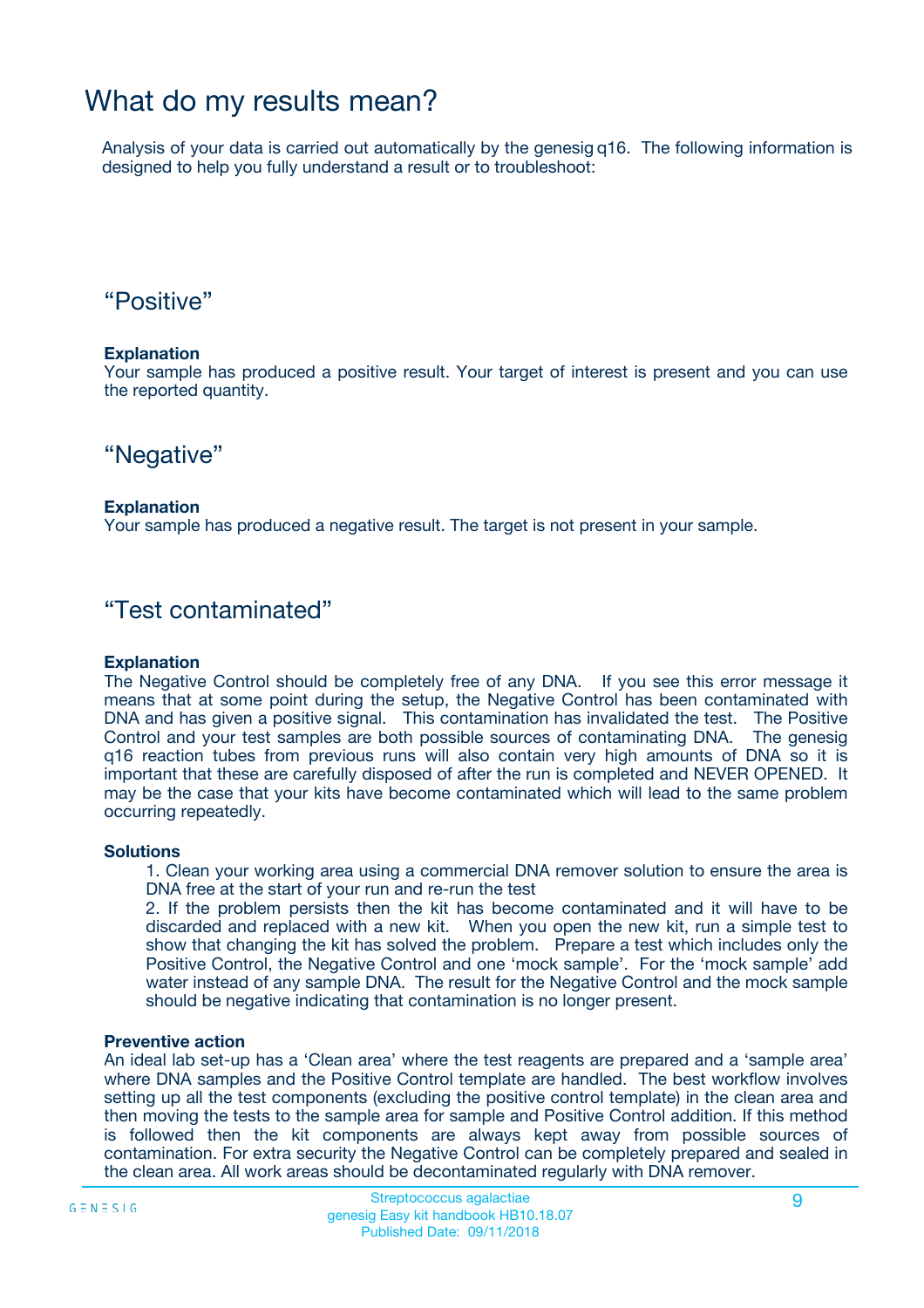### "Sample preparation failed"

#### **Explanation**

The test has failed because the quality of the sample was not high enough. The Internal Extraction Control component identifies whether the sample has been prepared correctly and is of suitable quality. This error message means that this quality control test has failed and the sample quality is not high enough for analysis.

#### **Solutions**

1. Check the sample preparation protocol for any user errors then repeat.

2. Poor quality samples can result from overloading the sample preparation protocol with too much starting material. Try reducing the amount of starting material then repeat.

3. Failing to add the Internal extraction Control DNA to your sample during the sample preparation protocol can also lead to a reported result of "sample preparation failed". Ensure that this step has not been overlooked or forgotten. If your samples are derived from an archive store or from a process separate from your genesig Easy extraction kit; you must add 5µl of Internal Extraction Control DNA into each 0.5ml of your sample to make it suitable for use on the q16.

### "Positive result, poor quality sample"

#### **Explanation**

The test is positive so if you are only interested in obtaining a 'present or absent' answer for your sample then your result is reliable. However, the test contains an Internal Extraction Control component that identifies if the sample is of high quality. This quality control test has failed and the sample is not therefore of high enough quality to accurately calculate the exact copy number of DNA present. If you require quantitative information for your sample then proceed with the solutions below.

#### **Solution**

For appropriate solutions, read the "Sample preparation failed" section of this handbook.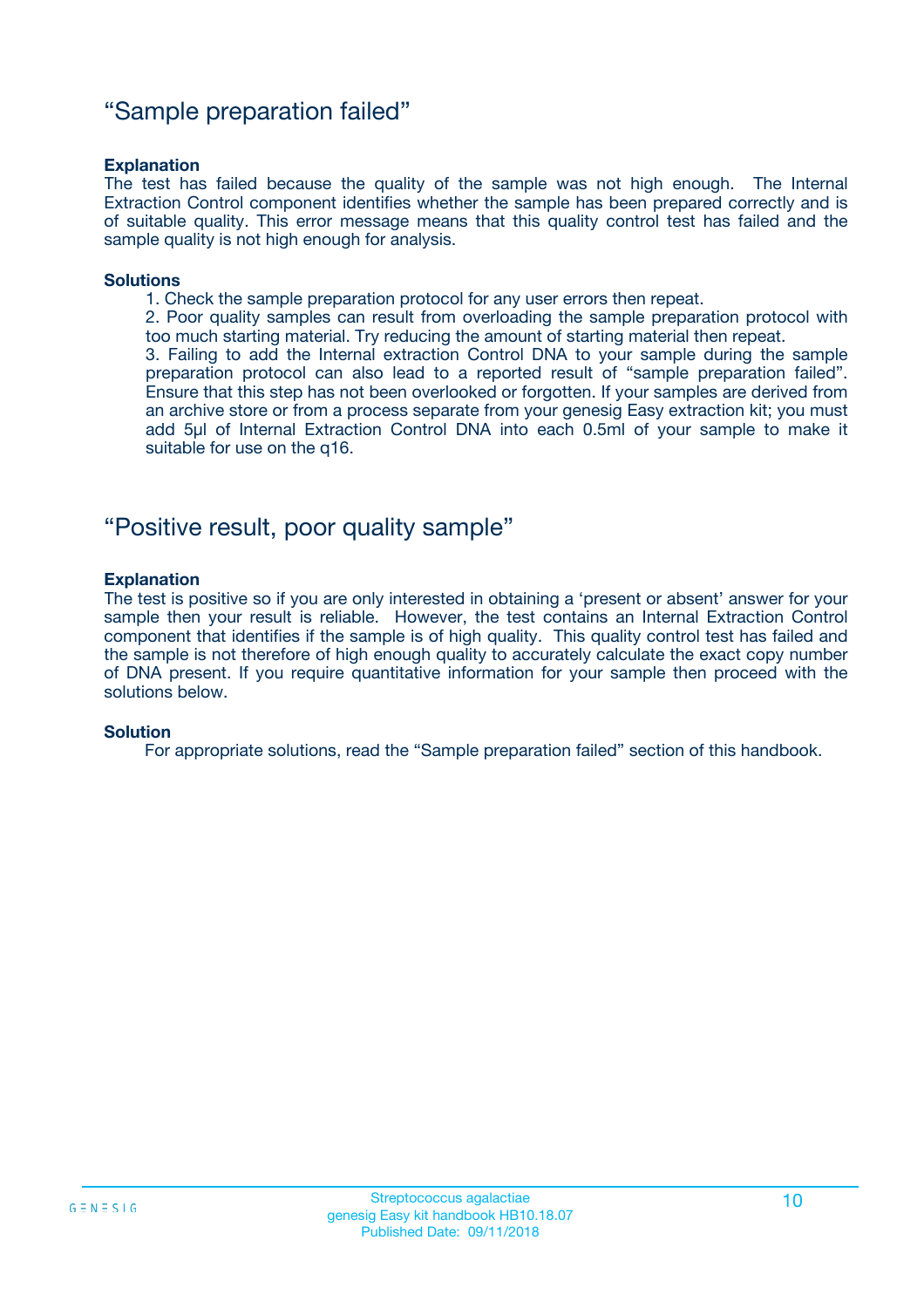## "Test failed"

#### **Explanation**

The test has failed because the Positive Control has not worked. The Positive Control is present to show that all aspects of the test are working correctly together. When this control test fails, the test as a whole is invalidated. This finding indicates that a problem has occurred in the reaction set-up part of the experiment and has nothing to do with sample preparation.

#### **Solutions**

- 1. Check the entire workflow and test set-up to look for any user errors, then repeat the test e.g. have the right colour pipettes and solutions been used with the correct tubes?
- 2. Ensure the positive and negative controls are inserted into the correct wells of your q16.

3. A component of the test may have 'gone off' due to handing errors, incorrect storage or exceeding the shelf life. When you open a new kit, run a simple test to show that changing the kit has solved the problem. Prepare a test which includes only the Positive Control, the Negative Control and one 'mock sample'. For the 'mock sample' add internal control template instead of any sample DNA. If the Positive Control works, the mock sample will now be called as a negative result.

### "Test failed and is contaminated"

#### **Explanation**

The Positive Control is indicating test failure, and the Negative Control is indicating test contamination. Please read the "Test Failed" and "Test contamination" sections of this technical support handbook for a further explanation.

#### **Solution**

For appropriate solutions, read both the "Test failed" and "Test contaminated" sections of this handbook.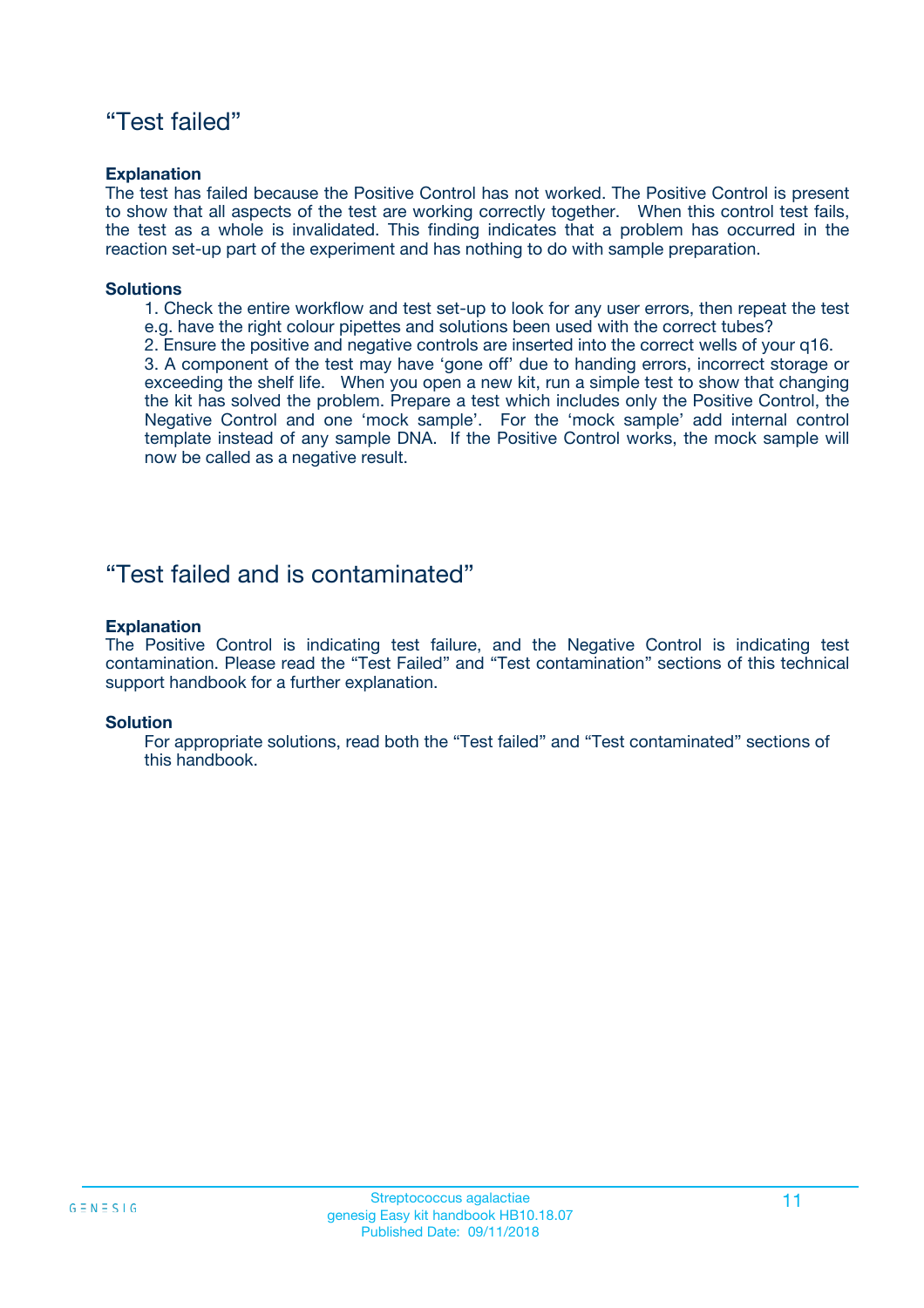# Streptococcus agalactiae

Streptococcus is a genus of non-motile, Gram-negative bacteria which are characteristically round or oval in shape and are usually found in pairs or chains. Species within this genus have genomes of around 2Mbp in length.

Streptococci infections are divided into one of several groups, of which groups A and B are the most significant, causing the most devastating human diseases.

Group B infections cause illness in people with weakened immune systems including pregnant women, new born babies and the elderly. In most cases, the bacteria can be found in the gastrointestinal, urinary or genital tract but do not cause symptoms unless they infect the blood stream.

In new-born babies, early-onset Group B streptococcus (GBS) infections result in poor feeding, lethargy and low blood pressure which can be fatal in around 12% of cases. Late onset GBS is classified as when symptoms are shown more than 2 days after birth and account for only 10% of the GBS cases in new born babies. Late onset infections usually result in meningitis with septicemia.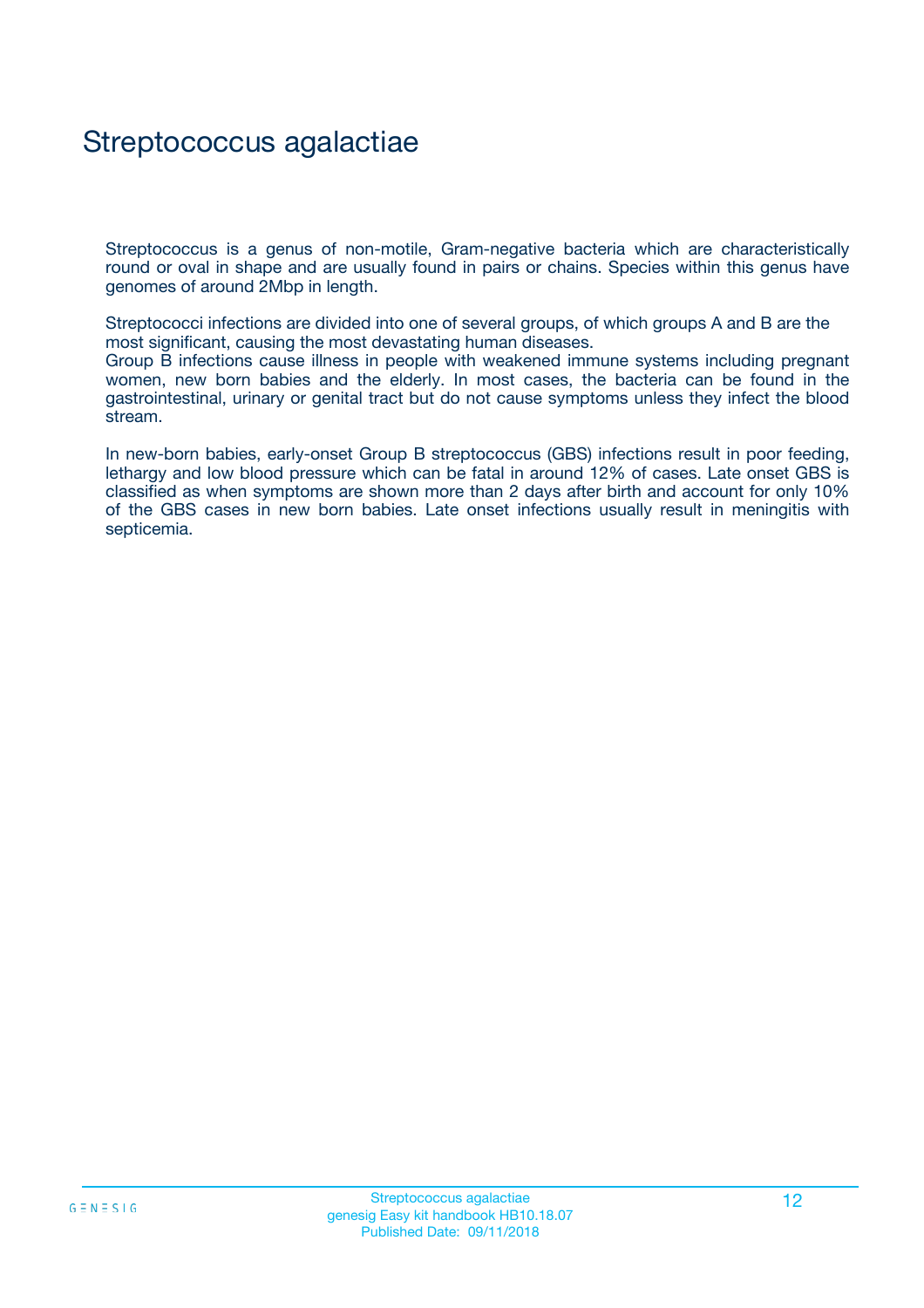# **Specificity**

The Primerdesign genesig Kit for Streptococcus agalactiae (S.agalactiae) genomes is designed for the in vitro quantification of S.agalactiae genomes. The kit is designed to have a broad detection profile. Specifically, the primers represent 100% homology with over 95% of the NCBI database reference sequences available at the time of design.

The dynamics of genetic variation means that new sequence information may become available after the initial design. Primerdesign periodically reviews the detection profiles of our kits and when required releases new versions.

The primer and probe share 100% homology with over 95% of reference sequences in the NCBI database at the time of product launch.

If you require further information, or have a specific question about the detection profile of this kit then please send an e.mail to enquiry@primerdesign.co.uk and our bioinformatics team will answer your question.